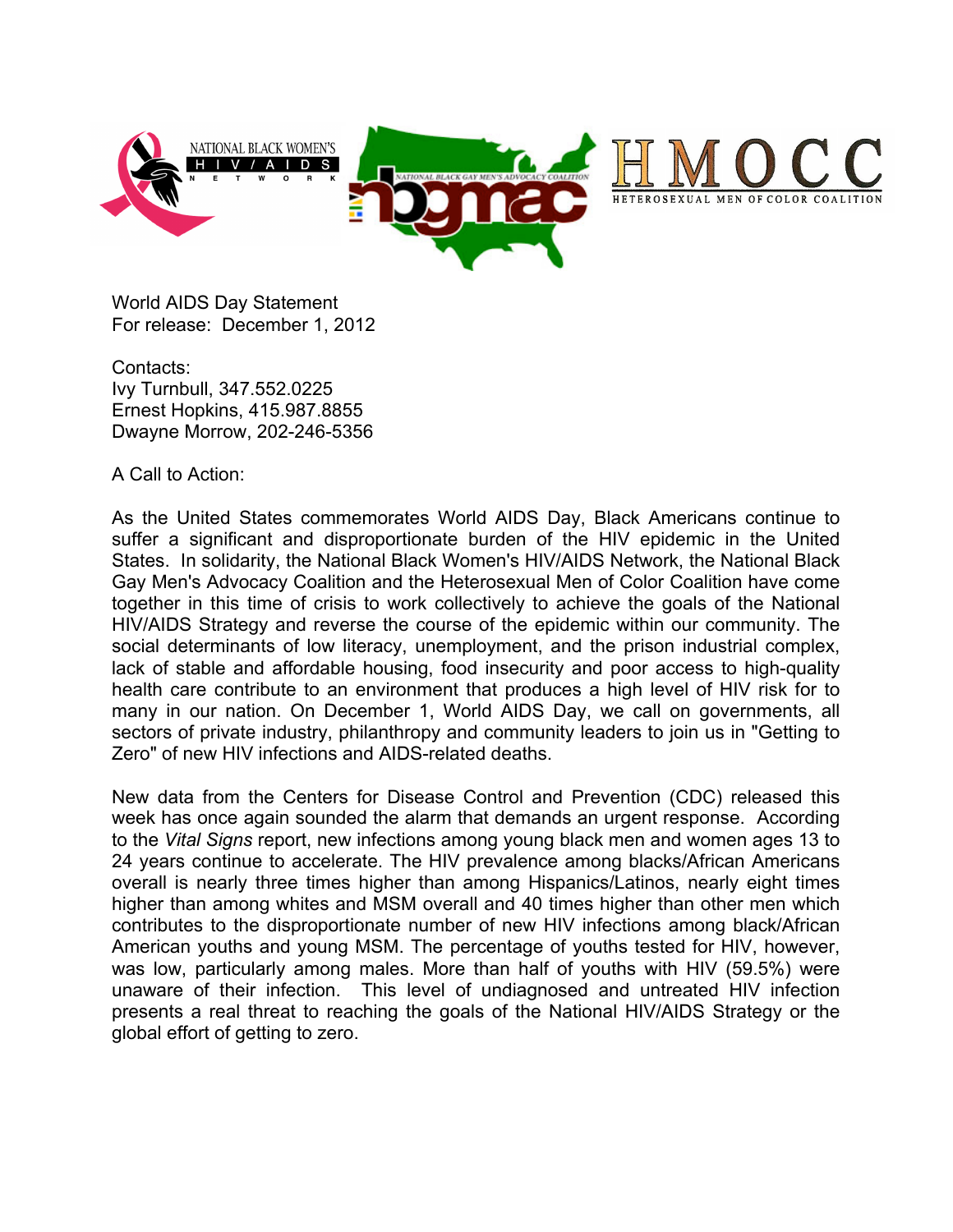Last year on World AIDS Day, President Obama noted, "When new infections among young black gay men increase by nearly 50 percent in 3 years, we need to do more to show them that their lives matter. When Latinos are dying sooner than other groups, and when black women feel forgotten, even though they account for most of the new cases among women, then we've got to do more."

We join President Obama in recognizing the urgency of this moment. This year, we call on our nation's leaders to commit to a clear plan of action to support efforts to end AIDS in the Black community. The core elements of this blueprint for the United States must include:

\* Balanced, rational fiscal reform as the long-term solution to our nation's current situation. Any federal budget agreement must not disproportionately harm the safety net programs that the poor, including those living with HIV rely upon. These programs include Medicare, Medicaid, Ryan White, Housing Opportunities for People with AIDS (HOPWA), and Temporary Assistance for Needy Families (TANF).

\* The priorities of the National HIV/AIDS Strategy must be implemented including the difficult job or redirection of existing resources to address the most heavily impacted populations with scientific and programmatic efforts that are culturally appropriate, scalable, and measurable for effectiveness.

\* The cost to the nation of high levels of unemployment, poor education, including health literacy, and lack of access to high-quality health for Black Americans can no longer be ignored. Investments to address these conditions must be prioritized. Full implementation of the Patient Protection and Affordable Care Act in partnership with essential programs like the Ryan White program for people living with HIV/AIDS is essential to our progress.

Representing the broad diversity of our communities, our solidarity has formed from the experience of Black gay men, Black women and Black heterosexual men who are all deeply committed to advancing our communities' collective health and well-being. The Black community must continue to educate itself about the significant and persistent impact that HIV continues to have inter-generationally, especially on our young gay men, and commit itself to full equality in civic life and employment, elimination of bias including homophobia and sexism, reducing the high rates of domestic violence and childhood sexual abuse. Throughout the history of our nation, Black Americans have demonstrated their resilience and ability to combat severe threats to our survival. The HIV epidemic is such a threat and it must be treated as such. It will take all hands on deck to change the community norms that promote unsafe behavior to norms that celebrate broad and regular use of health promotion strategies.

Let us all join hands in this effort.